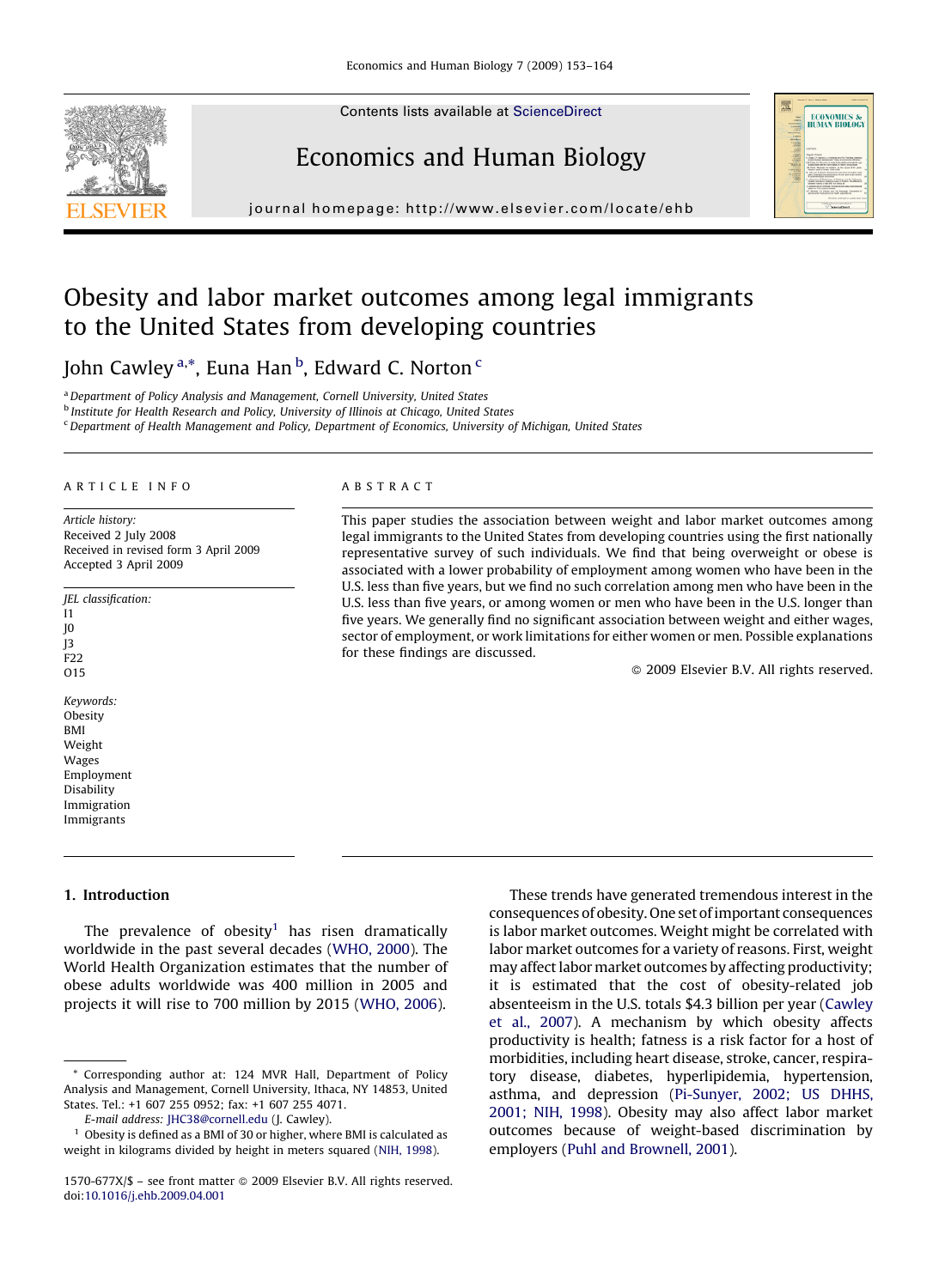In addition to weight affecting labor market outcomes, labor market outcomes may affect weight. In particular, income<sup>2</sup> (e.g., through diet) and on-the-job exertions<sup>3</sup> may affect weight. Finally, both weight and labor market outcomes may be correlated with unobserved factors such as rate of time preference.<sup>4</sup>

Research on the correlation between weight and labor market outcomes most frequently examines wages or earnings; e.g., [Averett and Korenman \(1996\),](#page--1-0) [Cawley](#page--1-0)  $(2004)$ , and Han et al.  $(2009)$ .<sup>5</sup> There is a dramatic difference between developed countries and developing countries in the sign of the correlation between weight and wages or earnings—it tends to be negative in developed countries and positive in developing countries. For example, a higher weight-for-height is associated with higher wages in India [\(Deolalikar, 1988; Behrman and](#page--1-0) [Deolalikar, 1989; Dinda et al., 2006\)](#page--1-0), the Philippines [\(Haddad and Bouis, 1991](#page--1-0)), Brazil [\(Thomas and Strauss,](#page--1-0) [1997](#page--1-0)), Guinea ([Glick and Sahn, 1998\)](#page--1-0) and the Ivory Coast and Ghana ([Schultz, 2003\)](#page--1-0). In contrast, higher weight-forheight in the U.S. is generally associated with lower wages for women with inconsistent results for men ([Averett and](#page--1-0) [Korenman, 1996; Cawley, 2004; Baum and Ford, 2004](#page--1-0)). One must be cautious in making this comparison because the data for many of the developing countries is older – from the 1970s to 1980s – and the relationship between weight and wages may have changed in developing countries since then. Still, these estimates for developing countries remain the most recent available.

It is unknown why the patterns are so different for the two groups of countries, but there are several possible explanations. One possibility is that jobs are more strenuous in developing countries (for example, more workers are engaged in agricultural labor), and therefore higher body mass enhances productivity ([Glick and Sahn,](#page--1-0) [1998](#page--1-0)). Alternatively, employers in the two types of economies may interpret the signal of obesity differently because the type of unobserved heterogeneity that employers care about differs in the two types of countries: employers in developing countries may be concerned

about hiring malnourished (and therefore less productive) workers, whereas employers in developed countries may be concerned with avoiding workers who are myopic or will have higher health-care costs [\(Philipson, 2001](#page--1-0)).

Smaller literatures study the relationship between weight and other, non-wage, labor market outcomes. For example, research has found that obesity is associated with a lower probability of employment (e.g., [Paraponaris et al.,](#page--1-0) [2005; Cawley and Danziger, 2005; Morris, 2007\)](#page--1-0) <sup>6</sup> although this may not be causal ([Norton and Han, 2008\)](#page--1-0). Obesity is also associated with a higher probability of disability (e.g., [Sturm et al., 2004; Lakdawalla et al., 2004\)](#page--1-0), $<sup>7</sup>$  although this</sup> too may not be causal [\(Cawley, 2000b\)](#page--1-0). A smaller literature examines the relationship between obesity and sector of employment (e.g., [Pagan and Davila, 1997; Cawley,](#page--1-0)  $2000a$ <sup>8</sup>. These literatures are almost exclusively based on samples from developed countries, so comparisons with developing countries are not possible.

The contribution of this paper is to study the association between weight and labor market outcomes among an interesting group that has not before been studied in this context: recent immigrants to the United States from developing countries. $9$  Because these individuals were born in developing countries but now live in the United States it is unclear whether any correlation between their weight and their labor market outcomes would resemble the pattern typically found in either developing countries or that typically found in the U.S. Thus, this paper relates to both the literatures for the U.S. and developing countries.

To clarify, our goal is to estimate the association of weight with labor market outcomes among recent legal immigrants to the U.S. In contrast, it is not our goal to predict how the association of weight with wages among the immigrants would have differed if they had remained in their home countries; we do not observe them in their home countries, and their weight may have changed since they arrived in the U.S. ([Kaushal, 2009\)](#page--1-0). Moreover, immigrants typically differ from stayers in motivations, skills, and ambition, and are thus a select sample of those born in the country of origin ([Borjas, 1999\)](#page--1-0). However, the labor market outcomes of immigrants, and their correlates, are of interest in and of themselves (e.g., [Borjas,](#page--1-0) [1999\)](#page--1-0).

#### 2. Methods

The four outcomes studied in this paper are: whether the individual is employed (as opposed to either unemployed or out of the labor force), whether the employed

<sup>2</sup> [Schmeiser \(2008\)](#page--1-0) studies the impact of the Earned Income Tax Credit (EITC) on the weight of low-income Americans and finds modest positive effects for women and negligible effects for men. [Cawley et al. \(forth](#page--1-0)[coming\)](#page--1-0) find no evidence that social security income affects the weight of the elderly.

[Lakdawalla and Philipson \(2007\)](#page--1-0) find that men who have spent many years in physically demanding occupations are lighter than men who have spent many years in relatively sedentary occupations.

<sup>&</sup>lt;sup>4</sup> [Komlos et al. \(2004\)](#page--1-0) and [Zhang and Rashad \(2008\)](#page--1-0) conclude that there is plausible evidence of a link between obesity and rate of time discount. [Borghans and Golsteyn \(2006\)](#page--1-0) find that results depend on the proxy used for rate of time preference. [Cutler and Glaeser \(2005\)](#page--1-0) argue that the correlations between health behaviors are so low that time preference is unlikely to be a powerful explanation for obesity (or health related behaviors generally).

<sup>&</sup>lt;sup>5</sup> Other studies of the association between weight and wages or earnings include: [Taubman \(1975\),](#page--1-0) [McLean and Moon \(1980\),](#page--1-0) [Register](#page--1-0) [and Williams \(1990\),](#page--1-0) [Loh \(1993\),](#page--1-0) [Sargent and Blanchflower \(1994\),](#page--1-0) [Averett and Korenman \(1999\)](#page--1-0), [Pagan and Davila \(1997\)](#page--1-0), [Haskins and](#page--1-0) [Ransford \(1999\)](#page--1-0), [Cawley \(2000a\)](#page--1-0), [Baum and Ford \(2004\)](#page--1-0), [Cawley et al.](#page--1-0) [\(2005\)](#page--1-0), [Conley and Glauber \(2007\),](#page--1-0) [Shimokawa \(2008\)](#page--1-0), [Greve \(2008\),](#page--1-0) [Kline and Tobias \(2008\)](#page--1-0) and [Norton and Han \(2008\).](#page--1-0)

<sup>6</sup> Other studies of obesity and employment include: [Sarlio-Lahteen](#page--1-0)[korva and Lahelma \(1999\)](#page--1-0), [Cawley \(2000a\),](#page--1-0) [Tunceli et al. \(2006\)](#page--1-0), [Garcia](#page--1-0) [and Quintana-Domeque \(2007\),](#page--1-0) [Lundborg et al. \(2007\)](#page--1-0), [Johansson et al.](#page--1-0) [\(2007\)](#page--1-0), [Burkhauser and Cawley \(2008\),](#page--1-0) and [Han et al. \(2009\)](#page--1-0).

Other studies of obesity and disability include [Narbro et al. \(1999\),](#page--1-0) [Ferraro et al. \(2002\)](#page--1-0), [Okoro et al. \(2004\)](#page--1-0), [Tunceli et al. \(2006\),](#page--1-0) and [Snih](#page--1-0) [et al. \(2007\).](#page--1-0)

See also [Haskins and Ransford \(1999\).](#page--1-0)

<sup>&</sup>lt;sup>9</sup> [Hersch \(2008\)](#page--1-0), in the course of studying the association of log wages with skin color and height among U.S. immigrants, finds that BMI is never significantly correlated with log wages in the sample of immigrants from developed and developing countries pooled.